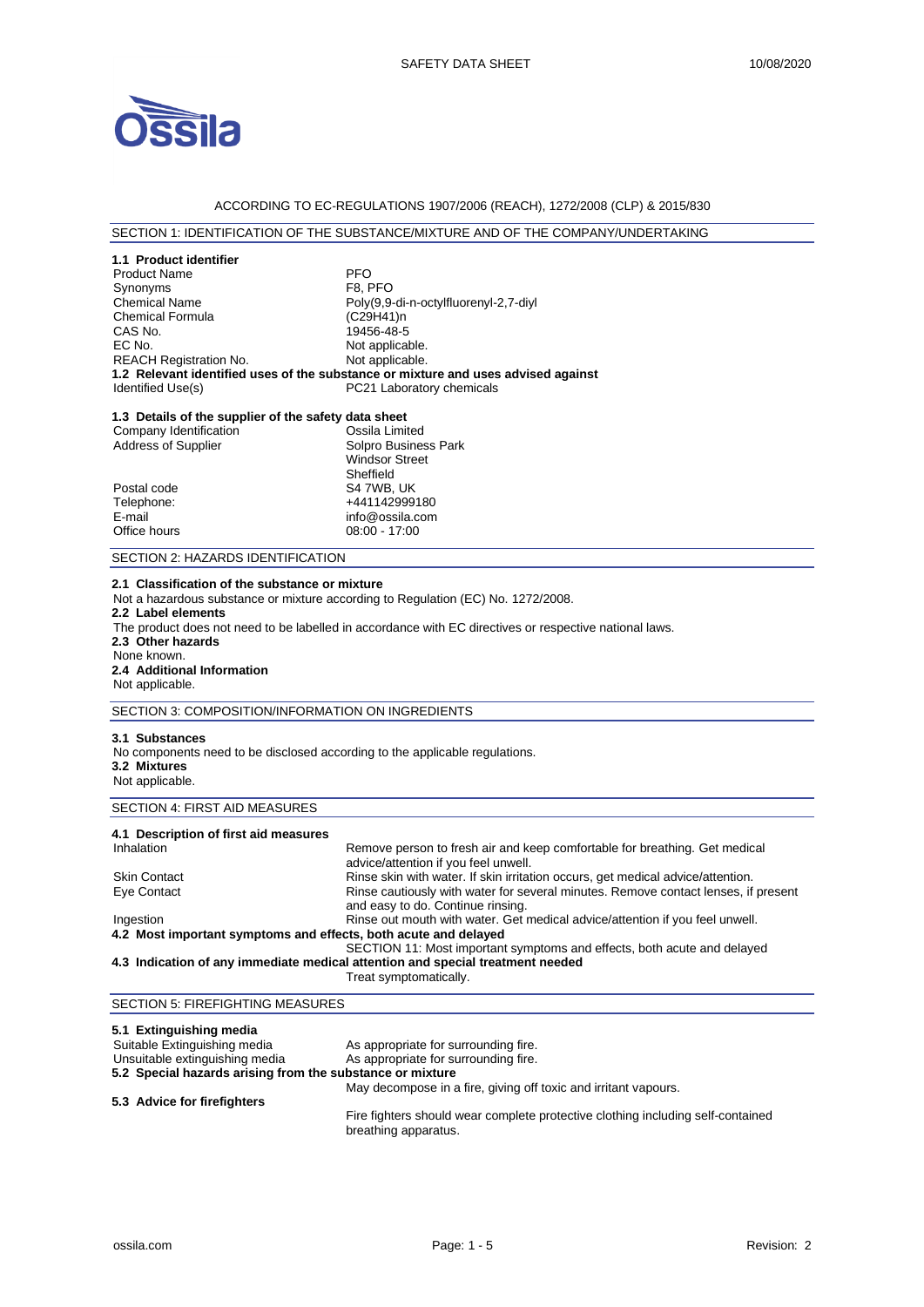

| SECTION 6: ACCIDENTAL RELEASE MEASURES |                                                          |                                                                                                                                                                                                                                                   |
|----------------------------------------|----------------------------------------------------------|---------------------------------------------------------------------------------------------------------------------------------------------------------------------------------------------------------------------------------------------------|
|                                        |                                                          | 6.1 Personal precautions, protective equipment and emergency procedures<br>Provide adequate ventilation. Wear protective clothing as per section 8.                                                                                               |
|                                        | 6.2 Environmental precautions                            |                                                                                                                                                                                                                                                   |
|                                        | 6.3 Methods and material for containment and cleaning up | Avoid release to the environment.<br>Sweep up spilled substance but avoid making dust. Use vacuum equipment for<br>collecting spilt materials, where practicable. Dispose of contents in accordance with<br>local, state or national legislation. |
|                                        | 6.4 Reference to other sections                          | See Also Section 8, 13.                                                                                                                                                                                                                           |
|                                        | SECTION 7: HANDLING AND STORAGE                          |                                                                                                                                                                                                                                                   |
|                                        | 7.1 Precautions for safe handling                        |                                                                                                                                                                                                                                                   |
|                                        |                                                          | Avoid breathing dust/aerosols. Use only in a well-ventilated area. Wear protective<br>clothing as per section 8.                                                                                                                                  |
|                                        |                                                          | 7.2 Conditions for safe storage, including any incompatibilities                                                                                                                                                                                  |
|                                        |                                                          | Store in a well-ventilated place. Keep container tightly closed.<br>Ambient.                                                                                                                                                                      |
| Storage temperature<br>Storage life    |                                                          | Product is light sensitive. Store in the dark                                                                                                                                                                                                     |
| Incompatible materials                 |                                                          | None known.                                                                                                                                                                                                                                       |
| 7.3 Specific end use(s)                |                                                          |                                                                                                                                                                                                                                                   |
|                                        |                                                          | Not known. See Section: 1.2.                                                                                                                                                                                                                      |
|                                        | SECTION 8: EXPOSURE CONTROLS/PERSONAL PROTECTION         |                                                                                                                                                                                                                                                   |
| 8.1 Control parameters                 |                                                          |                                                                                                                                                                                                                                                   |
|                                        | 8.1.1 Occupational Exposure Limits                       |                                                                                                                                                                                                                                                   |
|                                        |                                                          | No Occupational Exposure Limit assigned.                                                                                                                                                                                                          |
| 8.2 Exposure controls                  | 8.2.1. Appropriate engineering controls                  | Ensure adequate ventilation. A washing facility/water for eye and skin cleaning<br>purposes should be present.                                                                                                                                    |
|                                        | 8.2.2. Personal protection equipment                     |                                                                                                                                                                                                                                                   |
|                                        | Eye Protection                                           | Wear eye protection with side protection (EN166).                                                                                                                                                                                                 |
|                                        | Skin protection                                          | Wear protective clothing and gloves: Impervious gloves (EN 374).                                                                                                                                                                                  |
|                                        | Respiratory protection                                   | Normally no personal respiratory protection is necessary.                                                                                                                                                                                         |
|                                        | Thermal hazards                                          | None known.                                                                                                                                                                                                                                       |
|                                        |                                                          | 8.2.3. Environmental Exposure Controls Avoid release to the environment.                                                                                                                                                                          |

# SECTION 9: PHYSICAL AND CHEMICAL PROPERTIES

#### **9.1 Information on basic physical and chemical properties**

| Appearance                              | Solid powder/fibres       |
|-----------------------------------------|---------------------------|
|                                         | Colour: Pale yellow-green |
| Odour                                   | Not known.                |
| Odour threshold                         | Not known.                |
| рH                                      | Not known.                |
| Melting point/freezing point            | Not known.                |
| Initial boiling point and boiling range | Not known.                |
| <b>Flash Point</b>                      | Not known.                |
| Evaporation rate                        | Not known.                |
|                                         |                           |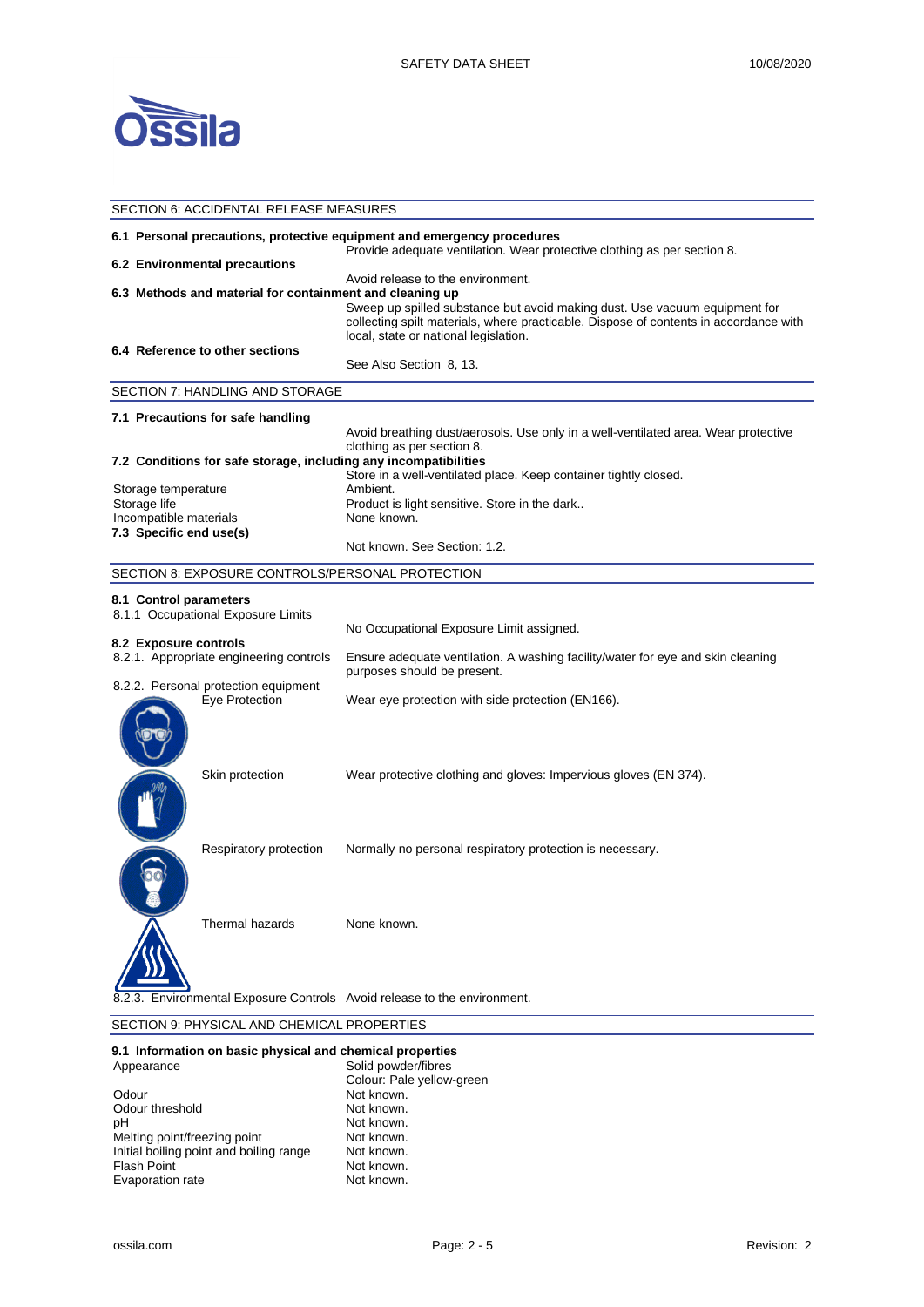

| Flammability (solid, gas)<br>Upper/lower flammability or explosive<br>limits  | Not known.<br>Not known.                   |
|-------------------------------------------------------------------------------|--------------------------------------------|
| Vapour pressure                                                               | Not known.                                 |
| Vapour density                                                                | Not known.                                 |
| Density (g/ml)                                                                | Not known.                                 |
| Relative density                                                              | Not known.                                 |
| Solubility(ies)                                                               | Solubility (Water): Not known.             |
|                                                                               | Solubility (Other): Chloroform, toluene    |
| Partition coefficient: n-octanol/water                                        | Not known.                                 |
| Auto-ignition temperature                                                     | Not known.                                 |
| Decomposition Temperature (°C)                                                | Not known.                                 |
| Viscosity                                                                     | Not known.                                 |
| <b>Explosive properties</b>                                                   | Not known.<br>Not known.                   |
| Oxidising properties<br>9.2 Other information                                 |                                            |
|                                                                               | None.                                      |
| SECTION 10: STABILITY AND REACTIVITY                                          |                                            |
|                                                                               |                                            |
| 10.1 Reactivity                                                               |                                            |
|                                                                               | None anticipated.                          |
| 10.2 Chemical Stability                                                       |                                            |
|                                                                               | Stable under normal conditions.            |
| 10.3 Possibility of hazardous reactions                                       | Not known.                                 |
| 10.4 Conditions to avoid                                                      |                                            |
|                                                                               | Not known.                                 |
| 10.5 Incompatible materials                                                   |                                            |
|                                                                               | Not known.                                 |
| 10.6 Hazardous decomposition products                                         |                                            |
|                                                                               | No hazardous decomposition products known. |
| SECTION 11: TOXICOLOGICAL INFORMATION                                         |                                            |
|                                                                               |                                            |
|                                                                               |                                            |
| 11.1 Information on toxicological effects                                     |                                            |
| Acute toxicity - Ingestion                                                    | Not classified.                            |
| Acute toxicity - Skin Contact                                                 | Not classified.                            |
| Acute toxicity - Inhalation                                                   | Not classified.                            |
| Skin corrosion/irritation                                                     | Not classified.                            |
| Serious eye damage/irritation                                                 | Not classified.                            |
| Skin sensitization data                                                       | Not classified.                            |
| Respiratory sensitization data                                                | Not classified.                            |
| Germ cell mutagenicity                                                        | Not classified.                            |
| Carcinogenicity                                                               | Not classified.                            |
| Reproductive toxicity                                                         | Not classified.                            |
| Lactation                                                                     | Not classified.<br>Not classified.         |
| STOT - single exposure<br>STOT - repeated exposure                            | Not classified.                            |
| Aspiration hazard                                                             | Not classified.                            |
| 11.2 Other information                                                        |                                            |
|                                                                               | Not known.                                 |
| SECTION 12: ECOLOGICAL INFORMATION                                            |                                            |
|                                                                               |                                            |
| 12.1 Toxicity                                                                 |                                            |
| Toxicity - Aquatic invertebrates                                              | Not known.                                 |
| Toxicity - Fish                                                               | Not known.                                 |
| Toxicity - Algae                                                              | Not known.<br>Not classified.              |
| Toxicity - Sediment Compartment                                               | Not classified.                            |
| <b>Toxicity - Terrestrial Compartment</b><br>12.2 Persistence and Degradation |                                            |
|                                                                               | Not known.                                 |
| 12.3 Bioaccumulative potential                                                |                                            |
|                                                                               | Not known.                                 |
| 12.4 Mobility in soil                                                         |                                            |
| 12.5 Results of PBT and vPvB assessment                                       | Not known.                                 |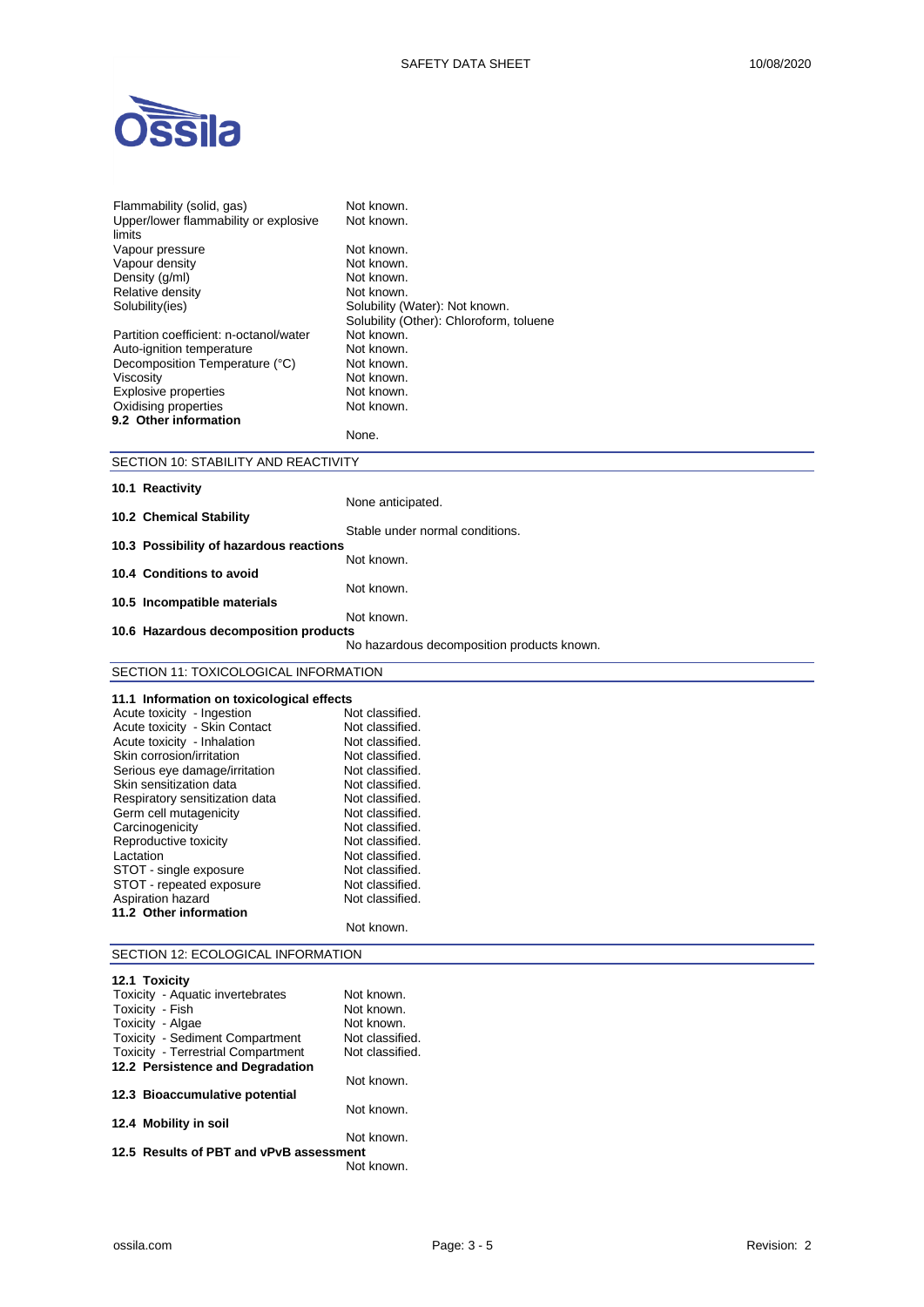

| 12.6 Other adverse effects                                                                                                                                                                                                                                                                                                                                                                                                       |                                                                                                                                                                                                                                                                            |  |  |
|----------------------------------------------------------------------------------------------------------------------------------------------------------------------------------------------------------------------------------------------------------------------------------------------------------------------------------------------------------------------------------------------------------------------------------|----------------------------------------------------------------------------------------------------------------------------------------------------------------------------------------------------------------------------------------------------------------------------|--|--|
|                                                                                                                                                                                                                                                                                                                                                                                                                                  | Not known.                                                                                                                                                                                                                                                                 |  |  |
|                                                                                                                                                                                                                                                                                                                                                                                                                                  | SECTION 13: DISPOSAL CONSIDERATIONS                                                                                                                                                                                                                                        |  |  |
| 13.1 Waste treatment methods                                                                                                                                                                                                                                                                                                                                                                                                     | Dispose of contents in accordance with local, state or national legislation. Recycle<br>only completely emptied packaging. Normal disposal is via incineration operated by<br>an accredited disposal contractor. Send to a licensed recycler, reclaimer or<br>incinerator. |  |  |
| 13.2 Additional Information                                                                                                                                                                                                                                                                                                                                                                                                      | Disposal should be in accordance with local, state or national legislation.                                                                                                                                                                                                |  |  |
| SECTION 14: TRANSPORT INFORMATION                                                                                                                                                                                                                                                                                                                                                                                                |                                                                                                                                                                                                                                                                            |  |  |
| IATA/IMO/RID/ADR                                                                                                                                                                                                                                                                                                                                                                                                                 | Not classified as hazardous for transport.                                                                                                                                                                                                                                 |  |  |
| <b>SECTION 15: REGULATORY INFORMATION</b>                                                                                                                                                                                                                                                                                                                                                                                        |                                                                                                                                                                                                                                                                            |  |  |
| European Regulations - Authorisations and/or Restrictions On Use<br>Candidate List of Substances of Very<br>High Concern for Authorisation<br>REACH: ANNEX XIV list of substances<br>subject to authorisation<br>REACH: Annex XVII Restrictions on the<br>manufacture, placing on the market and<br>use of certain dangerous substances,<br>mixtures and articles                                                                | 15.1 Safety, health and environmental regulations/legislation specific for the substance or mixture<br>Not listed<br>Not listed<br>Not listed                                                                                                                              |  |  |
| Community Rolling Action Plan (CoRAP) Not listed<br>Regulation (EC) N° 850/2004 of the<br>European Parliament and of the Council<br>on persistent organic pollutants<br>Regulation (EC) N° 1005/2009 on                                                                                                                                                                                                                          | Not listed<br>Not listed                                                                                                                                                                                                                                                   |  |  |
| substances that deplete the ozone layer<br>Regulation (EU) N° 649/2012 of the<br>European Parliament and of the Council<br>concerning the export and import of<br>hazardous chemicals<br><b>National regulations</b>                                                                                                                                                                                                             | Not listed                                                                                                                                                                                                                                                                 |  |  |
| Other<br>15.2 Chemical Safety Assessment<br>$\overline{z}$ $\overline{z}$ $\overline{z}$ $\overline{z}$ $\overline{z}$ $\overline{z}$ $\overline{z}$ $\overline{z}$ $\overline{z}$ $\overline{z}$ $\overline{z}$ $\overline{z}$ $\overline{z}$ $\overline{z}$ $\overline{z}$ $\overline{z}$ $\overline{z}$ $\overline{z}$ $\overline{z}$ $\overline{z}$ $\overline{z}$ $\overline{z}$ $\overline{z}$ $\overline{z}$ $\overline{$ | Not known.<br>A REACH chemical safety assessment has not been carried out.                                                                                                                                                                                                 |  |  |

SECTION 16: OTHER INFORMATION

The following sections contain revisions or new statements:

# **LEGEND**

| Acronyms | ADN: European Agreement concerning the International Carriage of Dangerous<br>Goods by Inland Waterways<br>ADR: European Agreement concerning the International Carriage of Dangerous<br>Goods by Road<br>CAS: Chemical Abstracts Service<br>CLP: Regulation (EC) No 1272/2008 on classification, labelling and packaging of<br>substances and mixtures<br>DNEL: Derived No Effect Level<br>EC: European Community<br>EINECS : European Inventory of Existing Commercial Chemical Substances<br>IATA: International Air Transport Association<br><b>IBC: Intermediate Bulk Container</b><br>ICAO: International Civil Aviation Organization<br><b>IMDG: International Maritime Dangerous Goods</b><br>LTEL: Long term exposure limit<br>PBT: Persistent, Bioaccumulative and Toxic<br>PNEC: Predicted No Effect Concentration<br>REACH: Registration, Evaluation, Authorisation and Restriction of Chemicals<br>RID: Regulations concerning the International Carriage of Dangerous Goods by Rail |
|----------|---------------------------------------------------------------------------------------------------------------------------------------------------------------------------------------------------------------------------------------------------------------------------------------------------------------------------------------------------------------------------------------------------------------------------------------------------------------------------------------------------------------------------------------------------------------------------------------------------------------------------------------------------------------------------------------------------------------------------------------------------------------------------------------------------------------------------------------------------------------------------------------------------------------------------------------------------------------------------------------------------|
|          | STEL: Short term exposure limit                                                                                                                                                                                                                                                                                                                                                                                                                                                                                                                                                                                                                                                                                                                                                                                                                                                                                                                                                                   |